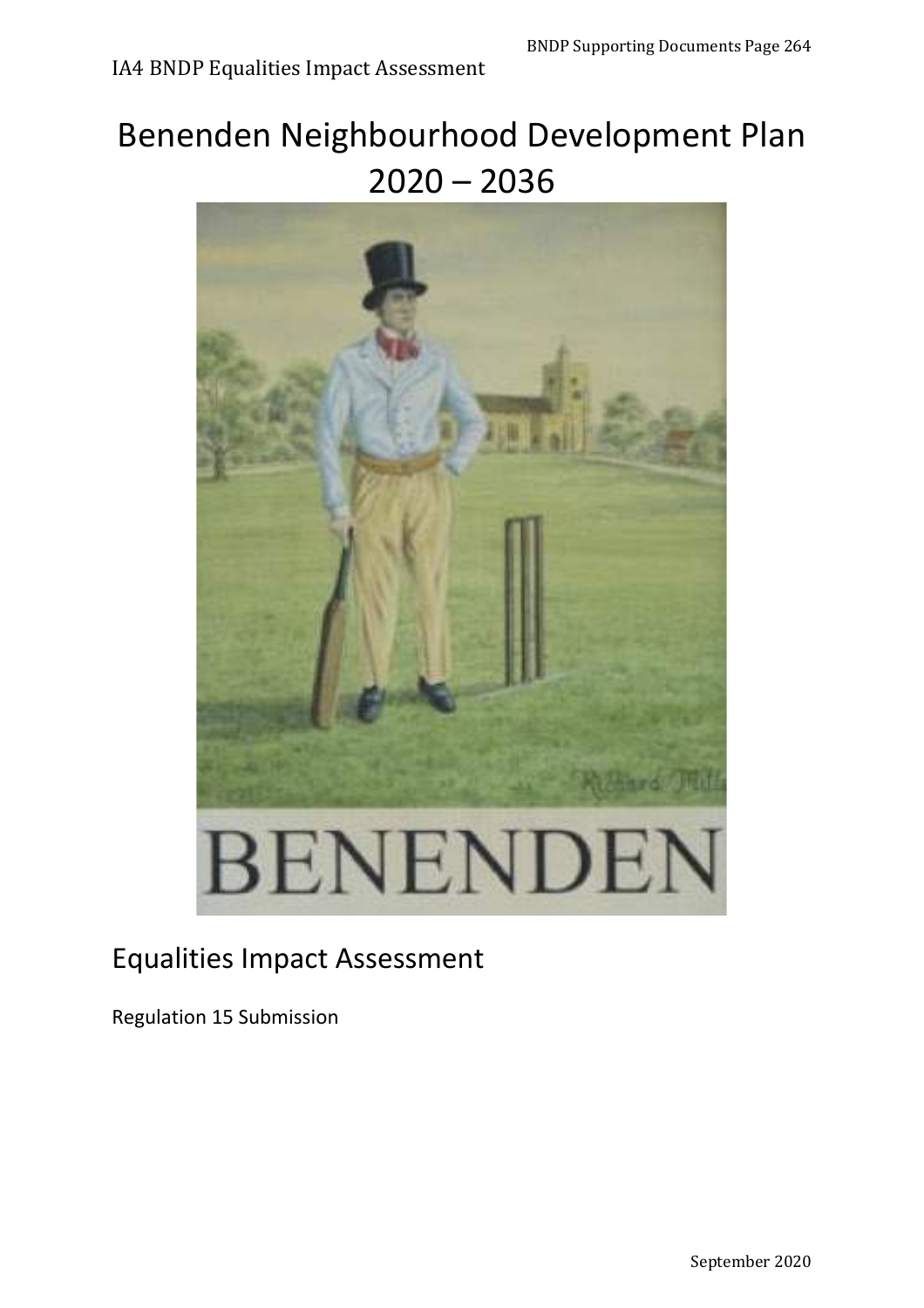### Introduction

This document has been prepared as part of the Benenden Neighbourhood Development Plan (BNDP). It demonstrates how the plan meets part of the Basic Conditions required by the Neighbourhood Planning Regulations 2012. In particular this document demonstrates how the BNDP has regard to the fundamental rights and freedoms guaranteed under the European Convention on Human Rights and complies with the Human Rights Act 1998.

### Benenden Profile

| <b>Characteristic</b>                                                         | <b>Benenden Parish</b> | <b>Kent</b>            | <b>UK</b>         |
|-------------------------------------------------------------------------------|------------------------|------------------------|-------------------|
| Age                                                                           | 16.6% aged 65 and      | 17.9% aged 65 and      | 16.4% aged 65     |
|                                                                               | over                   | over                   | and over          |
|                                                                               |                        |                        |                   |
| Gender                                                                        | 40.4% male             | 48.9% male             | 49.2% male        |
|                                                                               | 59.6% female           | 51.1% female           | 50.8% female      |
| Note: Benenden data is impacted by Benenden Girl's School (some 450 children) |                        |                        |                   |
| Disability                                                                    | 23.8% live in a        | 25.6% live in a        | 25.7% live in a   |
|                                                                               | household with a       | household with a       | household with a  |
|                                                                               | person with a long-    | person with a long-    | person with a     |
|                                                                               | term health problem    | term health            | long-term health  |
|                                                                               | or disability          | problem or             | problem or        |
|                                                                               |                        | disability             | disability        |
| Race                                                                          | 9.7% Black, Asian,     | 10.9% Black, Asian,    | 20.2% Black,      |
|                                                                               | <b>Minority Ethnic</b> | <b>Minority Ethnic</b> | Asian, Minority   |
|                                                                               | groups (groups other   | groups                 | Ethnic groups     |
|                                                                               | than White, British)   |                        |                   |
| Religion or Belief                                                            | 67.6% Christian,       | 62.5% Christian,       | 59.4% Christian   |
|                                                                               | 21.1% no religion      | 26.8% no religion      | 24.7% no religion |
| <b>Sexual Orientation</b>                                                     | 0.1% registered in     | 0.2% registered in     | 0.2% registered   |
|                                                                               | same-sex partnership   | same-sex               | in same-sex       |
|                                                                               |                        | partnership            | partnership       |
| Gender Re-assignment                                                          |                        | No data available      |                   |
| Pregnancy and                                                                 |                        | No data available      |                   |
| Maternity                                                                     |                        |                        |                   |
| Income deprivation                                                            | 2.6% never worked /    | 4.4% never worked      | 6.5% never        |
|                                                                               | long term              | / long term            | worked / long     |
|                                                                               | unemployed             | unemployed             | term              |
|                                                                               |                        |                        | unemployed        |

#### **Table 1: Benenden Profile**

*Data sourced from 2011 Census Local Area Reports*

### Conformity with the Equality Act 2010

The Equality Act 2010 is the main anti-discrimination legislation within UK law. It set out a duty for public bodies to consider how their actions, decisions and policies might impact on differing groups of people, and in particular those with 'protected characteristics' under the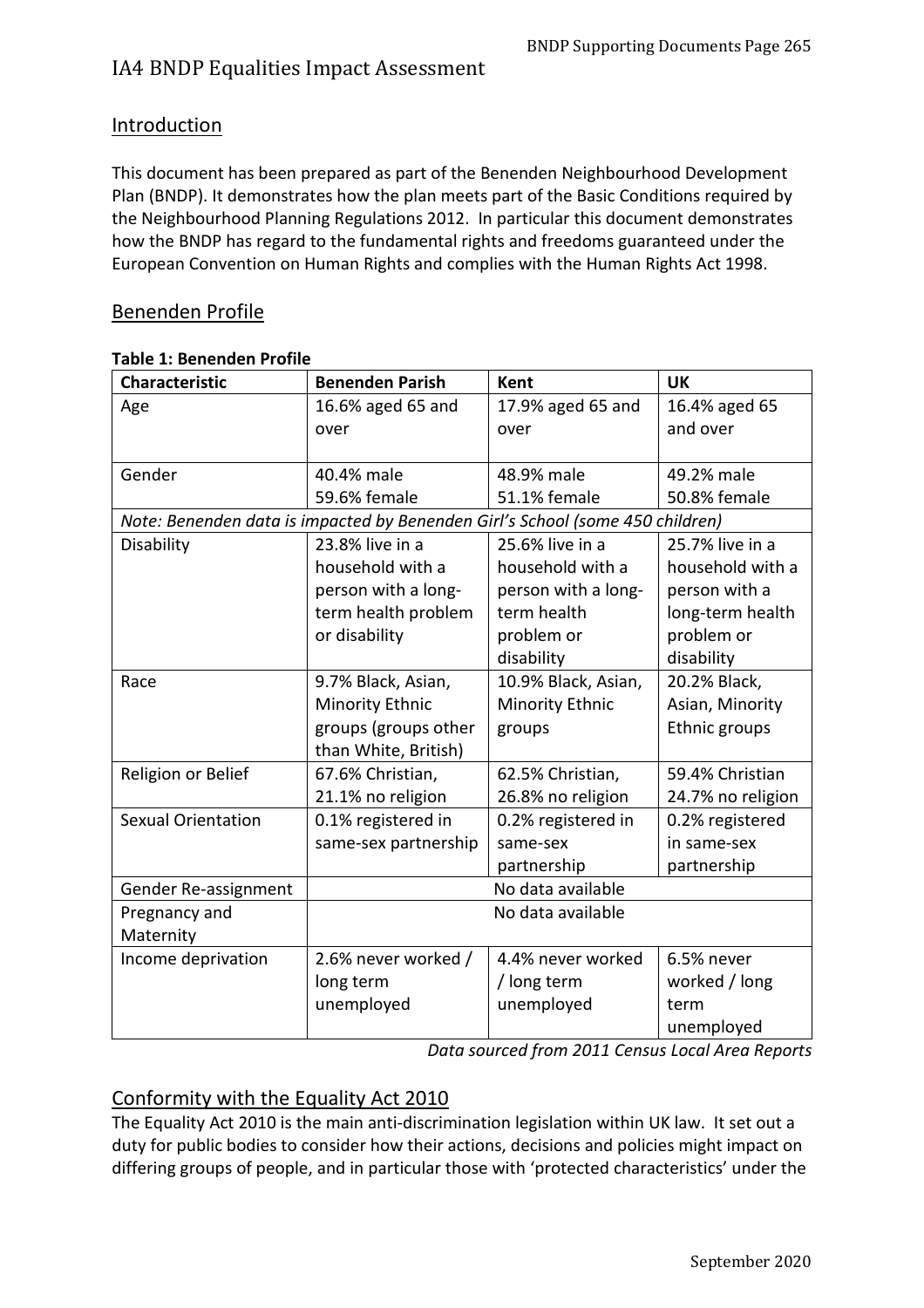Equality Act. These include age, disability, gender reassignment, pregnancy and maternity, race, religion or belief, sex and sexual orientation. The BNDP also undertook an assessment against those within lower income groups; a particular focus of feedback from the parish during consultation.

| <b>Equality Act Aim</b> | <b>Details</b>                                                           |
|-------------------------|--------------------------------------------------------------------------|
| Eliminate               | The Plan aims to ensure the sustainable development of Benenden          |
| Unlawful                | Parish for the next 15 years. The promotion of balance and inclusive     |
| Discrimination          | communities that benefit all is integral to achieving this. The policies |
|                         | set out within the BNDP guide development and promote                    |
|                         | opportunities; for example, they include policies for the allocation of  |
|                         | housing sites to meet need, provide protection for existing              |
|                         | employment sites and support local businesses to boost and support       |
|                         | the economy, as well as protecting and enhancing the natural and         |
|                         | built environment.                                                       |
| <b>Advance Equality</b> | The BNDP aims to promote balanced, inclusive and sustainable             |
| of Opportunity          | communities that benefit all. Many of the policies within the Plan will  |
|                         | benefit the wider community in Benenden Parish and not specifically      |
|                         | those with protected characteristics, either positively or negatively.   |
|                         | However, some policies will have the potential for some direct or        |
|                         | indirect impact on equalities issues, such as housing affordability.     |
| <b>Foster Good</b>      | The Plan and policies set out within it are inclusive and aim to foster  |
| Relations               | good relations with those within the protected characteristics           |
|                         | classifications.                                                         |

#### **Table 2: BNDP Conformity with Equality Act Objectives**

The BNDP aims to create benefits for everyone who lives, works, shops, or spends leisure time in the parish. This will be achieved by developing new and better housing, particularly affordable housing and smaller housing, preserving and enhancing the prospects for local employment development, preserving and improving health, social, community and leisure facilities, improving access to local services and facilities, and preserving and enhancing the quality of the environment. It is no longer a legal requirement for public bodies to produce an Equality Impact Assessment to cover every policy document or project. However, this assessment demonstrates that the BNDP does not have adverse equalities impacts and that it conforms to the requirements of the Basic Conditions for Neighbourhood Plans.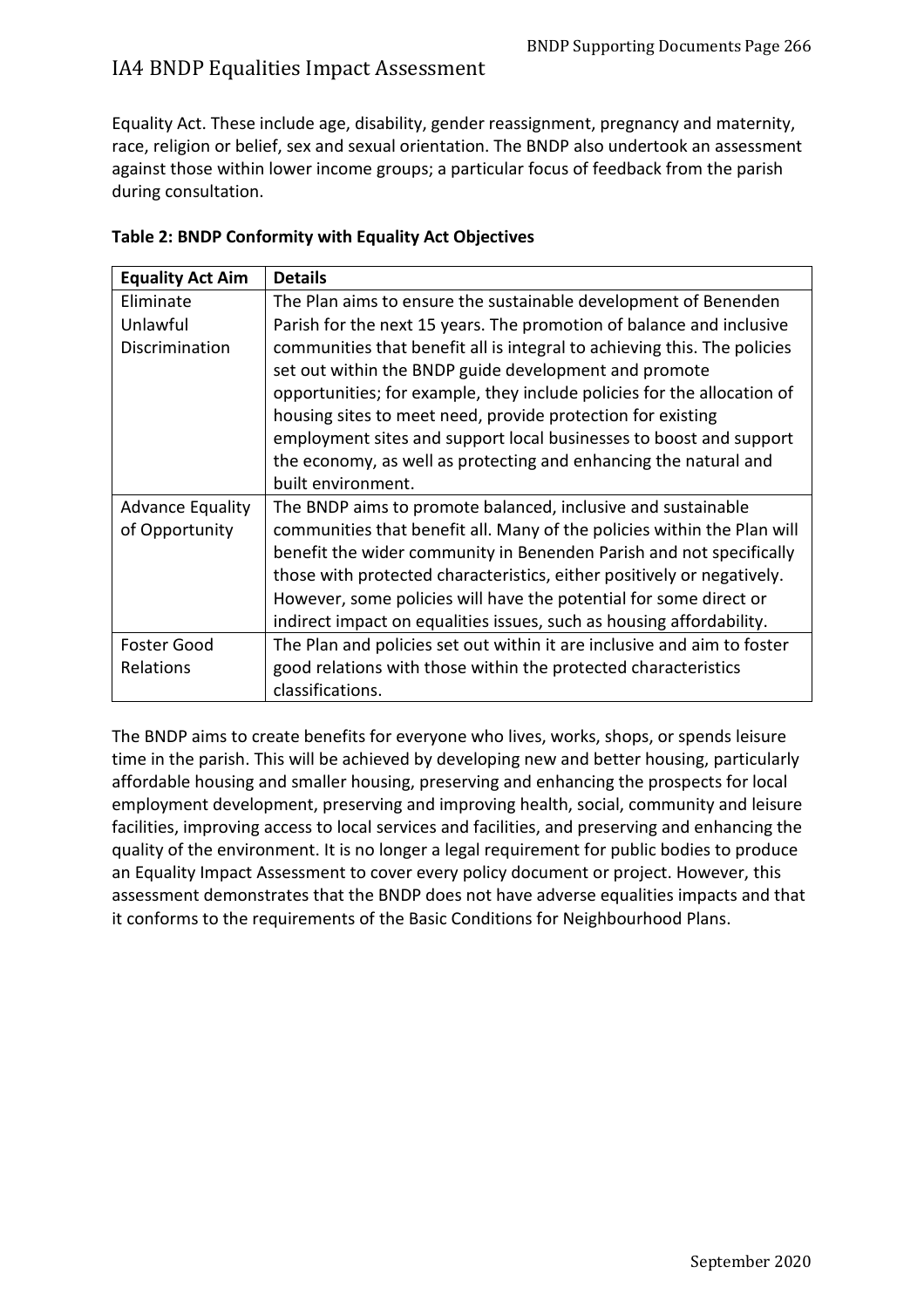### **Table 3: BNDP Policies vs Protected Characteristics: Equalities Impact Assessment**

|                 | <b>Chapter and Policy</b>   |          |            | Assessed impact on Protected / Relevant Characteristics | <b>Explanation / Assessed impact on</b> |                    |              |                  |             |                                          |
|-----------------|-----------------------------|----------|------------|---------------------------------------------------------|-----------------------------------------|--------------------|--------------|------------------|-------------|------------------------------------------|
|                 | <b>Landscape and Green</b>  | Age      | <b>Sex</b> | <b>Disability</b>                                       | Religion                                | Sexual             | Gender       | Pregnancy        | Income      | those with Protected / Relevant          |
|                 | <b>Environment:</b>         |          |            |                                                         | or                                      | <b>Orientation</b> | reassignment | &                | deprivation | <b>Characteristics</b>                   |
|                 | <b>Policy Number / Name</b> |          |            |                                                         | <b>Belief</b>                           |                    |              | <b>Maternity</b> |             |                                          |
| LE1             | Protect and                 | Neutral  | Neutral    | Neutral                                                 | Neutral                                 | Neutral            | Neutral      | Neutral          | Neutral     | LE1 seeks to protect higher quality      |
|                 | Enhance the                 |          |            |                                                         |                                         |                    |              |                  |             | countryside from inappropriate           |
|                 | Countryside                 |          |            |                                                         |                                         |                    |              |                  |             | development. Neutral impact.             |
| LE <sub>2</sub> | <b>Special Views</b>        | Neutral  | Neutral    | Neutral                                                 | Neutral                                 | Neutral            | Neutral      | Neutral          | Neutral     | LE2 seeks to protect the most valued     |
|                 |                             |          |            |                                                         |                                         |                    |              |                  |             | Views. Neutral impact.                   |
| LE3             | Local Green                 | Neutral  | Neutral    | Neutral                                                 | Neutral                                 | Neutral            | Neutral      | Neutral          | Neutral     | LE3 seeks to protect the most valued     |
|                 | Spaces                      |          |            |                                                         |                                         |                    |              |                  |             | Green Spaces. Neutral impact             |
| LE4             | Public Rights of            | Positive | Neutral    | Positive                                                | Neutral                                 | Neutral            | Neutral      | Neutral          | Positive    | LE4 seeks to secure existing PRoW, and   |
|                 | Way                         |          |            |                                                         |                                         |                    |              |                  |             | increase pedestrian / cycle access.      |
|                 |                             |          |            |                                                         |                                         |                    |              |                  |             | Positive impact on those more likely to  |
|                 |                             |          |            |                                                         |                                         |                    |              |                  |             | walk / cycle to shop / work / socialise  |
|                 |                             |          |            |                                                         |                                         |                    |              |                  |             | (older, accessibility constraints, lower |
|                 |                             |          |            |                                                         |                                         |                    |              |                  |             | income).                                 |
| LE5             | Trees,                      | Neutral  | Neutral    | Neutral                                                 | Neutral                                 | Neutral            | Neutral      | Neutral          | Neutral     | LE5 seeks to sustain existing woodlands, |
|                 | Woodland and                |          |            |                                                         |                                         |                    |              |                  |             | hedgerows and trees. Neutral impact      |
|                 | Hedgerow                    |          |            |                                                         |                                         |                    |              |                  |             |                                          |
| LE6             | Ecological and              | Neutral  | Neutral    | Neutral                                                 | Neutral                                 | Neutral            | Neutral      | Neutral          | Neutral     | LE6 seeks to secure valued               |
|                 | Arboricultural              |          |            |                                                         |                                         |                    |              |                  |             | environmental features. Neutral          |
|                 | Site Surveys                |          |            |                                                         |                                         |                    |              |                  |             | impact.                                  |
| LE7             | Protection of               | Neutral  | Neutral    | Neutral                                                 | Neutral                                 | Neutral            | Neutral      | Neutral          | Neutral     | LE7 seeks to protect valued              |
|                 | Habitats                    |          |            |                                                         |                                         |                    |              |                  |             | environmental habitats. Neutral impact   |
| LE8             | Ongoing                     | Neutral  | Neutral    | Neutral                                                 | Neutral                                 | Neutral            | Neutral      | Neutral          | Neutral     | LE8 seeks to secure ongoing              |
|                 | Environmental               |          |            |                                                         |                                         |                    |              |                  |             | maintenance within new housing           |
|                 | Maintenance                 |          |            |                                                         |                                         |                    |              |                  |             | developments. Neutral impact.            |
| LE9             | Features to                 | Neutral  | Neutral    | Neutral                                                 | Neutral                                 | Neutral            | Neutral      | Neutral          | Neutral     | LE9 seeks to encourage increased         |
|                 | encourage                   |          |            |                                                         |                                         |                    |              |                  |             | wildlife levels and diversity within new |
|                 | Wildlife                    |          |            |                                                         |                                         |                    |              |                  |             | housing developments. Neutral impact     |
| <b>LE10</b>     | Sustainable                 | Neutral  | Neutral    | Neutral                                                 | Neutral                                 | Neutral            | Neutral      | Neutral          | Neutral     | LE10 seeks to ensure that water courses  |
|                 | Drainage                    |          |            |                                                         |                                         |                    |              |                  |             | and drainage are protected. Neutral      |
|                 |                             |          |            |                                                         |                                         |                    |              |                  |             | impact                                   |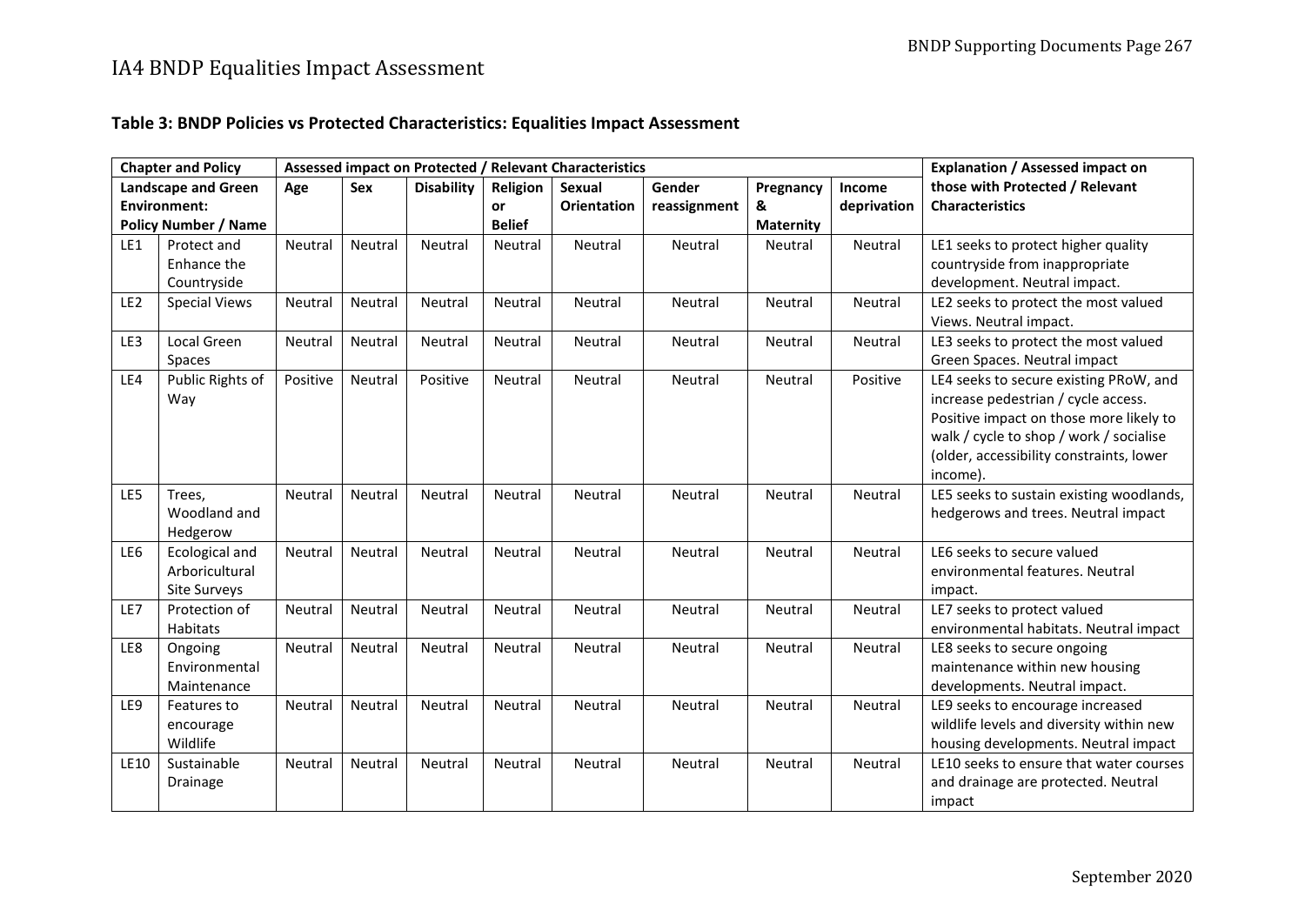|                 | <b>Housing Supply:</b>      | Age      | Sex     | <b>Disability</b> | <b>Religion</b> | Sexual             | Gender       | Pregnancy        | Income      | Explanation / Assessed impact on          |
|-----------------|-----------------------------|----------|---------|-------------------|-----------------|--------------------|--------------|------------------|-------------|-------------------------------------------|
|                 | <b>Policy Number / Name</b> |          |         |                   | or              | <b>Orientation</b> | reassignment | &                | deprivation | those with Protected / Relevant           |
|                 |                             |          |         |                   | <b>Belief</b>   |                    |              | <b>Maternity</b> |             | <b>Characteristics</b>                    |
| HS1             | Site Allocation             | Positive | Neutral | Positive          | Neutral         | Neutral            | Neutral      | Neutral          | Positive    | HS1 seeks to allocate Benenden's          |
|                 | and Number of               |          |         |                   |                 |                    |              |                  |             | assessed housing demand over the plan     |
|                 | <b>New Dwellings</b>        |          |         |                   |                 |                    |              |                  |             | period. The sites allocated specifically  |
|                 |                             |          |         |                   |                 |                    |              |                  |             | promote development with services         |
|                 |                             |          |         |                   |                 |                    |              |                  |             | and facilities. Positive impact on groups |
|                 |                             |          |         |                   |                 |                    |              |                  |             | with specific housing needs (older,       |
|                 |                             |          |         |                   |                 |                    |              |                  |             | accessibility constraints, housing        |
|                 |                             |          |         |                   |                 |                    |              |                  |             | poverty).                                 |
| HS <sub>2</sub> | Delivering a                | Positive | Neutral | Positive          | Neutral         | Neutral            | Neutral      | Neutral          | Positive    | HS2 seeks to ensure a mixed supply of     |
|                 | Balanced                    |          |         |                   |                 |                    |              |                  |             | housing to meet the community needs       |
|                 | Community                   |          |         |                   |                 |                    |              |                  |             | aligned to national policy. Positive      |
|                 |                             |          |         |                   |                 |                    |              |                  |             | impact on groups with specific housing    |
|                 |                             |          |         |                   |                 |                    |              |                  |             | needs (older, accessibility constraints,  |
|                 |                             |          |         |                   |                 |                    |              |                  |             | housing poverty).                         |
| HS3             | Almshouses                  | Positive | Neutral | Neutral           | Neutral         | Neutral            | Neutral      | Neutral          | Positive    | HS3 seeks to ensure provision of          |
|                 |                             |          |         |                   |                 |                    |              |                  |             | affordable housing in perpetuity.         |
|                 |                             |          |         |                   |                 |                    |              |                  |             | Positive impact on groups with specific   |
|                 |                             |          |         |                   |                 |                    |              |                  |             | housing needs (older, housing poverty).   |
| HS4             | Live/Work sites             | Neutral  | Neutral | Neutral           | Neutral         | Neutral            | Neutral      | Neutral          | Neutral     | HS4 seeks to manage provision of          |
|                 |                             |          |         |                   |                 |                    |              |                  |             | Live/work units. Neutral impact.          |
| HS5             | <b>Windfall Sites</b>       | Neutral  | Neutral | Neutral           | Neutral         | Neutral            | Neutral      | Neutral          | Neutral     | HS5 seeks to enable appropriate           |
|                 |                             |          |         |                   |                 |                    |              |                  |             | smaller-scale housing development.        |
|                 |                             |          |         |                   |                 |                    |              |                  |             | Neutral impact.                           |
| HS6             | Housing                     | Neutral  | Neutral | Neutral           | Neutral         | Neutral            | Neutral      | Neutral          | Neutral     | HS6 seeks to maintain the distinctive     |
|                 | Density                     |          |         |                   |                 |                    |              |                  |             | character of the community. Neutral       |
|                 |                             |          |         |                   |                 |                    |              |                  |             | impact.                                   |
| SSP1            | <b>Site 277</b>             | Positive | Neutral | Positive          | Neutral         | Neutral            | Neutral      | Neutral          | Positive    | SSP1 seeks to provide new housing,        |
|                 |                             |          |         |                   |                 |                    |              |                  |             | with a specific focus on affordable       |
|                 |                             |          |         |                   |                 |                    |              |                  |             | housing close to the village centre.      |
|                 |                             |          |         |                   |                 |                    |              |                  |             | Positive impact on groups with specific   |
|                 |                             |          |         |                   |                 |                    |              |                  |             | housing needs (older, accessibility       |
|                 |                             |          |         |                   |                 |                    |              |                  |             | constraints, housing poverty).            |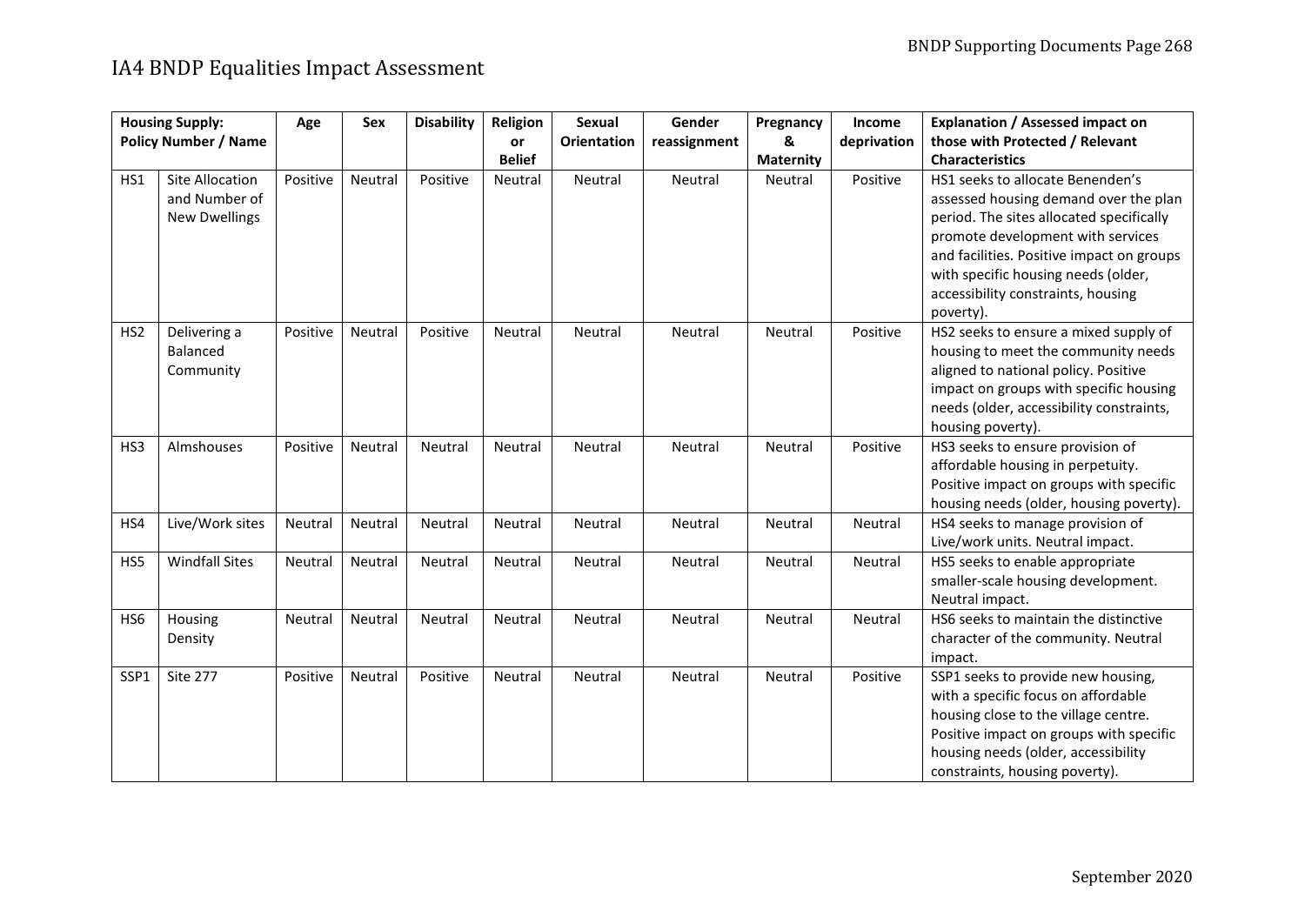| SSP <sub>2</sub> | Site LS16                   | Neutral | <b>Neutral</b> | Neutral           | Neutral       | Neutral            | Neutral      | <b>Neutral</b>   | Neutral     | SSP2 seeks to provide new housing<br>development, with a housing mix to<br>meet community needs. Neutral<br>impact.                                                                                       |
|------------------|-----------------------------|---------|----------------|-------------------|---------------|--------------------|--------------|------------------|-------------|-----------------------------------------------------------------------------------------------------------------------------------------------------------------------------------------------------------|
| SSP3             | Sites 424 and<br>LS40b      | Neutral | Neutral        | Neutral           | Neutral       | Neutral            | Neutral      | Neutral          | Positive    | SSP3 seeks to provide new housing<br>development with associated services<br>and facilities to meet local housing<br>need. Positive impact on groups with<br>specific housing needs (housing<br>poverty). |
| SSP4             | Site LS41                   | Neutral | Neutral        | Neutral           | Neutral       | Neutral            | Neutral      | Neutral          | Positive    | SSP4 seeks to provide new housing<br>development with associated services<br>and facilities to meet local housing<br>need. Positive impact on groups with<br>specific housing needs (housing<br>poverty). |
|                  | <b>Built Environment:</b>   | Age     | Sex            | <b>Disability</b> | Religion      | <b>Sexual</b>      | Gender       | Pregnancy        | Income      | <b>Explanation / Assessed impact on</b>                                                                                                                                                                   |
|                  |                             |         |                |                   |               |                    |              |                  |             |                                                                                                                                                                                                           |
|                  | <b>Policy Number / Name</b> |         |                |                   | or            | <b>Orientation</b> | reassignment | &                | deprivation | those with Protected / Relevant                                                                                                                                                                           |
|                  |                             |         |                |                   | <b>Belief</b> |                    |              | <b>Maternity</b> |             | <b>Characteristics</b>                                                                                                                                                                                    |
| BD1              | General Design<br>policy    | Neutral | Neutral        | Neutral           | Neutral       | Neutral            | Neutral      | Neutral          | Neutral     | BD1 seeks to ensure new development<br>enhances the distinctive characteristics<br>of the parish. Neutral impact.                                                                                         |
| BD <sub>2</sub>  | General<br>Appearance       | Neutral | Neutral        | Neutral           | Neutral       | Neutral            | Neutral      | Neutral          | Neutral     | BD2 seeks to ensure new development<br>enhances the distinctive characteristics<br>of the parish. Neutral impact.                                                                                         |
| B <sub>D</sub> 3 | Layout                      | Neutral | <b>Neutral</b> | Neutral           | Neutral       | Neutral            | Neutral      | <b>Neutral</b>   | Neutral     | BD3 seeks to ensure that new housing<br>developments blend in and enhance<br>the distinctive characteristics of the<br>parish. Neutral impact.                                                            |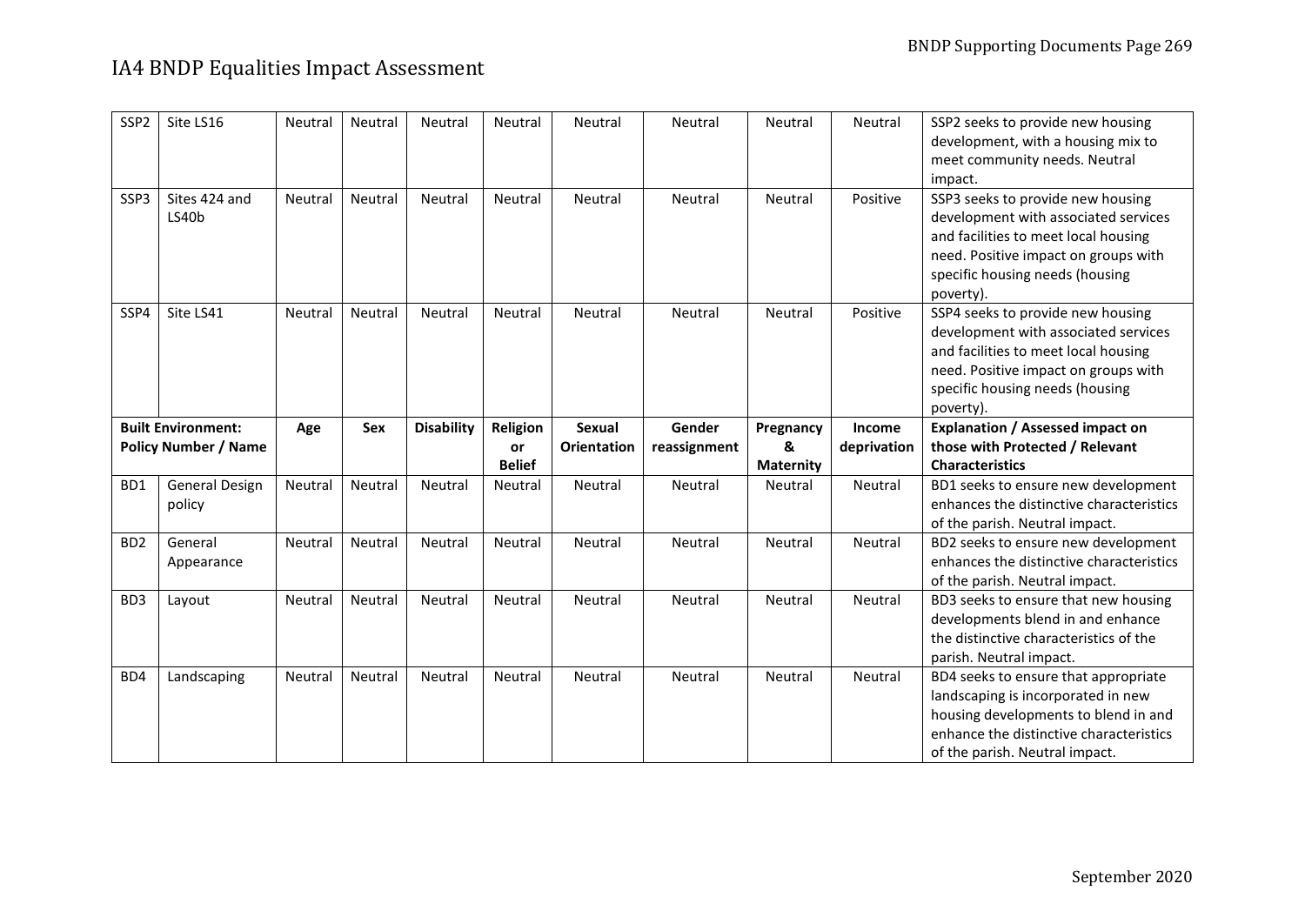| B <sub>D5</sub> | Dark Skies                    | <b>Neutral</b> | <b>Neutral</b> | Neutral           | Neutral       | Neutral            | Neutral      | Neutral          | Neutral     | BD4 seeks to ensure Benenden's valued    |
|-----------------|-------------------------------|----------------|----------------|-------------------|---------------|--------------------|--------------|------------------|-------------|------------------------------------------|
|                 |                               |                |                |                   |               |                    |              |                  |             | Dark Skies, a distinctive feature of the |
|                 |                               |                |                |                   |               |                    |              |                  |             | parish, are maintained. Neutral impact.  |
| BD <sub>6</sub> | Parking                       | Positive       | Neutral        | Positive          | Neutral       | Neutral            | Neutral      | Neutral          | Positive    | BD6 seeks to ensure that adequate        |
|                 |                               |                |                |                   |               |                    |              |                  |             | parking is provided given the remote     |
|                 |                               |                |                |                   |               |                    |              |                  |             | nature of the parish. Positive impact on |
|                 |                               |                |                |                   |               |                    |              |                  |             | groups most impacted by transport        |
|                 |                               |                |                |                   |               |                    |              |                  |             | problems (older, accessibility           |
|                 |                               |                |                |                   |               |                    |              |                  |             | constraints, low incomes).               |
| BD7             | Footways                      | Positive       | Neutral        | Positive          | Neutral       | Neutral            | Neutral      | Neutral          | Positive    | BD7 seeks to enhance pedestrian access   |
|                 |                               |                |                |                   |               |                    |              |                  |             | to / from village centres, and designed  |
|                 |                               |                |                |                   |               |                    |              |                  |             | to reflect the rural nature of the       |
|                 |                               |                |                |                   |               |                    |              |                  |             | community. Positive impact on groups     |
|                 |                               |                |                |                   |               |                    |              |                  |             | most impacted by transport problems      |
|                 |                               |                |                |                   |               |                    |              |                  |             | (older, accessibility constraints, low   |
|                 |                               |                |                |                   |               |                    |              |                  |             | incomes).                                |
| BD <sub>8</sub> | Materials and                 | Neutral        | Neutral        | Neutral           | Neutral       | Neutral            | Neutral      | Neutral          | Neutral     | BD1 seeks to ensure new development      |
|                 | Technology                    |                |                |                   |               |                    |              |                  |             | enhances the distinctive characteristics |
|                 |                               |                |                |                   |               |                    |              |                  |             |                                          |
|                 |                               |                |                |                   |               |                    |              |                  |             | of the parish. Neutral impact.           |
|                 | <b>Business and the Local</b> | Age            | Sex            | <b>Disability</b> | Religion      | <b>Sexual</b>      | Gender       | Pregnancy        | Income      | <b>Explanation / Assessed impact on</b>  |
| Economy:        |                               |                |                |                   | or            | <b>Orientation</b> | reassignment | &                | deprivation | those with Protected / Relevant          |
|                 | <b>Policy Number / Name</b>   |                |                |                   | <b>Belief</b> |                    |              | <b>Maternity</b> |             | <b>Characteristics</b>                   |
| BE1             | <b>Rural Industries</b>       | Neutral        | Neutral        | Neutral           | Neutral       | Neutral            | Neutral      | Neutral          | Positive    | BD1 seeks to promote and protect rural   |
|                 |                               |                |                |                   |               |                    |              |                  |             | industries within the parish. Positive   |
|                 |                               |                |                |                   |               |                    |              |                  |             | impact on those with rural employment    |
|                 |                               |                |                |                   |               |                    |              |                  |             | (often lower income).                    |
| BE <sub>2</sub> | Major                         | Neutral        | Neutral        | Neutral           | Neutral       | Neutral            | Neutral      | Neutral          | Positive    | BD2 seeks to promote and protect         |
|                 | Employers                     |                |                |                   |               |                    |              |                  |             | existing employment within the parish.   |
|                 |                               |                |                |                   |               |                    |              |                  |             | Positive impact on those with limited    |
|                 |                               |                |                |                   |               |                    |              |                  |             | means to travel to work (often lower     |
|                 |                               |                |                |                   |               |                    |              |                  |             | income).                                 |
| BE3             | Retaining                     | Positive       | <b>Neutral</b> | Neutral           | Neutral       | Neutral            | Neutral      | Neutral          | Positive    | BD3 seeks to promote and protect         |
|                 | Existing                      |                |                |                   |               |                    |              |                  |             | existing commercial enterprises within   |
|                 | Commercial                    |                |                |                   |               |                    |              |                  |             | the parish. Positive impact on those     |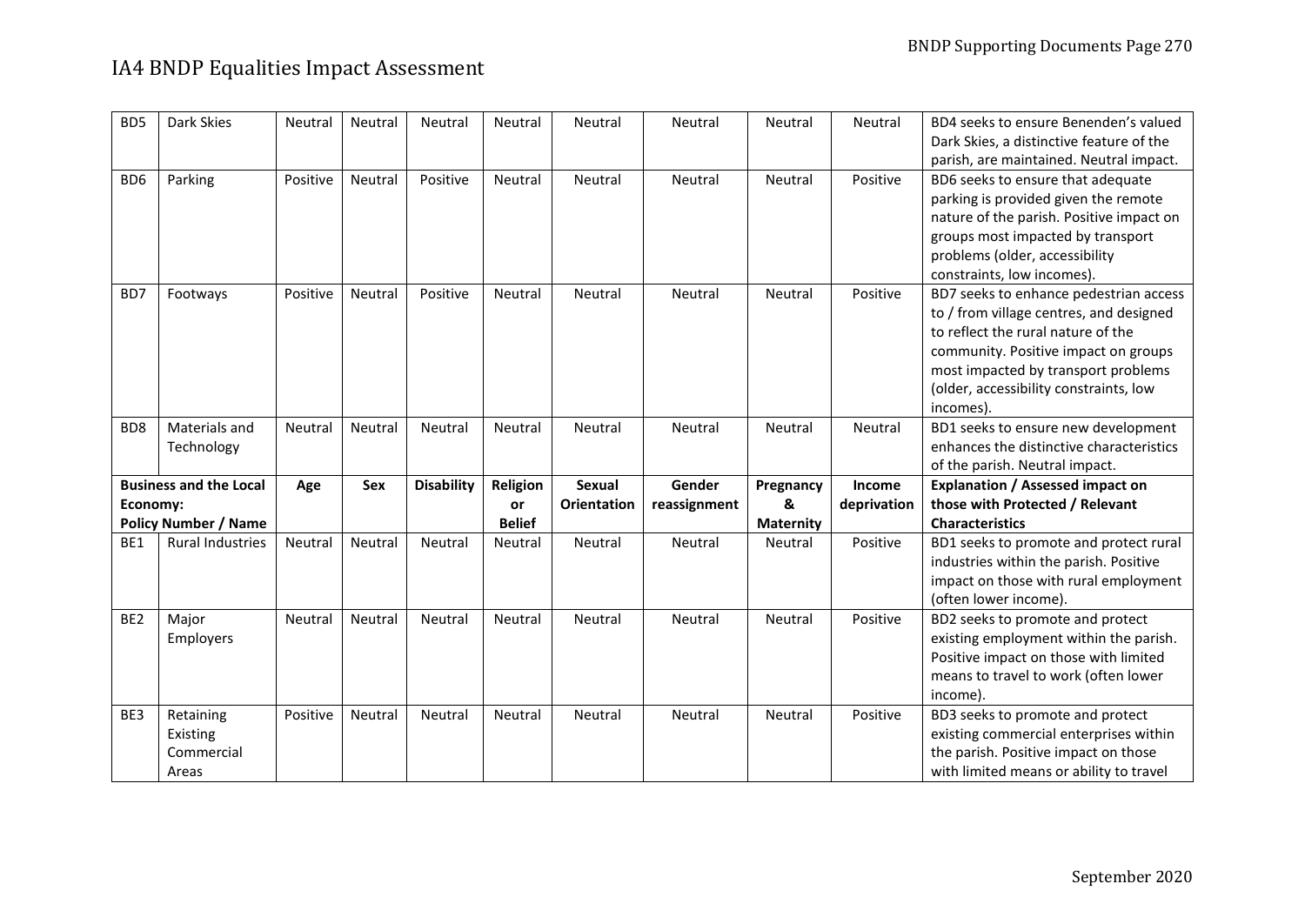|                |                             |          |         |                   |               |                    |              |                  |             | to shop (older, accessibility constraints, |
|----------------|-----------------------------|----------|---------|-------------------|---------------|--------------------|--------------|------------------|-------------|--------------------------------------------|
|                |                             |          |         |                   |               |                    |              |                  |             | often lower income).                       |
| BE4            | Shops and                   | Positive | Neutral | Positive          | Neutral       | Neutral            | Neutral      | Neutral          | Neutral     | BD4 seeks to promote and protect           |
|                | Public houses               |          |         |                   |               |                    |              |                  |             | existing commercial enterprises within     |
|                |                             |          |         |                   |               |                    |              |                  |             | the parish. Positive impact on those       |
|                |                             |          |         |                   |               |                    |              |                  |             | with limited means or ability to travel    |
|                |                             |          |         |                   |               |                    |              |                  |             | to shop (older, accessibility constraints, |
|                |                             |          |         |                   |               |                    |              |                  |             | often lower income).                       |
| BE5            | Community                   | Positive | Neutral | Positive          | Neutral       | Neutral            | Neutral      | Neutral          | Positive    | BD4 seeks to promote and protect           |
|                | <b>Facilities</b>           |          |         |                   |               |                    |              |                  |             | existing community facilities. Positive    |
|                |                             |          |         |                   |               |                    |              |                  |             | impact on those with limited means or      |
|                |                             |          |         |                   |               |                    |              |                  |             | ability to travel to shop (older,          |
|                |                             |          |         |                   |               |                    |              |                  |             | accessibility constraints, often lower     |
|                |                             |          |         |                   |               |                    |              |                  |             | income).                                   |
| BE6            | Redevelopment               | Neutral  | Neutral | Neutral           | Neutral       | Neutral            | Neutral      | Neutral          | Neutral     | BD6 seeks to encourage retention of        |
|                | of Redundant                |          |         |                   |               |                    |              |                  |             | redundant non-residential buildings for    |
|                | <b>Buildings</b>            |          |         |                   |               |                    |              |                  |             | commercial, community or                   |
|                |                             |          |         |                   |               |                    |              |                  |             | employment uses. Neutral impact.           |
| BE7            | Encouraging                 | Neutral  | Neutral | Neutral           | Neutral       | Neutral            | Neutral      | Neutral          | Positive    | BD7 seeks to support new commercial        |
|                | the Right                   |          |         |                   |               |                    |              |                  |             | enterprises and other employment           |
|                | Future                      |          |         |                   |               |                    |              |                  |             | opportunities within the parish. Positive  |
|                | <b>Businesses</b>           |          |         |                   |               |                    |              |                  |             | impact on those seeking employment         |
|                |                             |          |         |                   |               |                    |              |                  |             | (often lower income).                      |
|                | <b>Transport and</b>        | Age      | Sex     | <b>Disability</b> | Religion      | Sexual             | Gender       | Pregnancy        | Income      | <b>Explanation / Assessed impact on</b>    |
|                | Infrastructure:             |          |         |                   | or            | <b>Orientation</b> | reassignment | &                | deprivation | those with Protected / Relevant            |
|                | <b>Policy Number / Name</b> |          |         |                   | <b>Belief</b> |                    |              | <b>Maternity</b> |             | <b>Characteristics</b>                     |
| T1             | Car-free                    | Positive | Neutral | Positive          | Neutral       | Neutral            | Neutral      | Neutral          | Positive    | T1 seeks to improve access to              |
|                | Connectivity                |          |         |                   |               |                    |              |                  |             | community facilities for pedestrians and   |
|                |                             |          |         |                   |               |                    |              |                  |             | cyclists. Positive impact on those with    |
|                |                             |          |         |                   |               |                    |              |                  |             | limited means or ability to travel to      |
|                |                             |          |         |                   |               |                    |              |                  |             | shop, work or socialise (older,            |
|                |                             |          |         |                   |               |                    |              |                  |             | accessibility constraints, often lower     |
|                |                             |          |         |                   |               |                    |              |                  |             | income).                                   |
| T <sub>2</sub> | <b>Improving Road</b>       | Positive | Neutral | Positive          | Neutral       | Neutral            | Neutral      | Neutral          | Neutral     | T2 seeks to ensure that new                |
|                | Safety                      |          |         |                   |               |                    |              |                  |             | development in the parish maintains or     |
|                |                             |          |         |                   |               |                    |              |                  |             | improves accessibility across the parish   |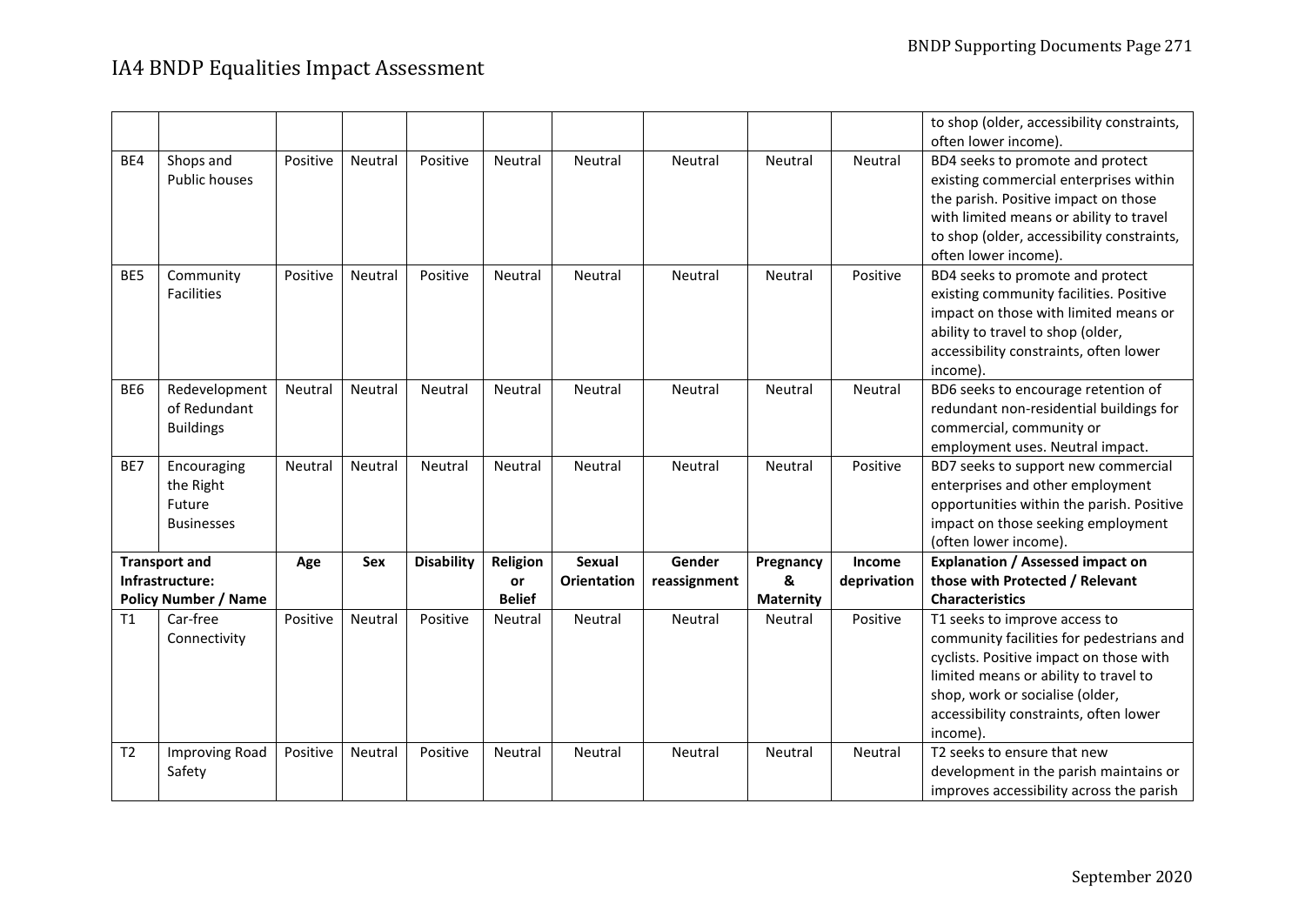|                |                                                              |          |         |          |         |         |         |         |          | for pedestrians and cyclists. Positive<br>impact on those with limited means or<br>ability to travel to shop, work or<br>socialise (older, accessibility<br>constraints, often lower income).                                                              |
|----------------|--------------------------------------------------------------|----------|---------|----------|---------|---------|---------|---------|----------|------------------------------------------------------------------------------------------------------------------------------------------------------------------------------------------------------------------------------------------------------------|
| T <sub>3</sub> | Community<br>Cohesion and<br>Recreation<br><b>Facilities</b> | Neutral  | Neutral | Neutral  | Neutral | Neutral | Neutral | Neutral | Neutral  | T3 seeks to ensure that new<br>development is secured alongside<br>investment in facilities designed to<br>build a strong, supportive and diverse<br>community. Neutral assessment<br>appears prudent until parish projects<br>are secured and funded.     |
| T <sub>4</sub> | Renewable<br>Energy and Low<br>Emission<br>Technology        | Positive | Neutral | Positive | Neutral | Neutral | Neutral | Neutral | Neutral  | T4 seeks to maintain or improve the<br>environmental contribution from the<br>parish, and in particular to maintain /<br>improve air quality. Positive impact on<br>those particularly at risk from pollution<br>(often older, accessibility constraints). |
| T <sub>5</sub> | Infrastructure,<br>Broadband and<br>Mobile                   | Positive | Neutral | Positive | Neutral | Neutral | Neutral | Neutral | Positive | T5 seeks to improve internet and<br>mobile access across Benenden.<br>Positive impact, particular on those<br>with a need to shop or work remotely<br>(older, accessibility constraints, lower<br>income).                                                 |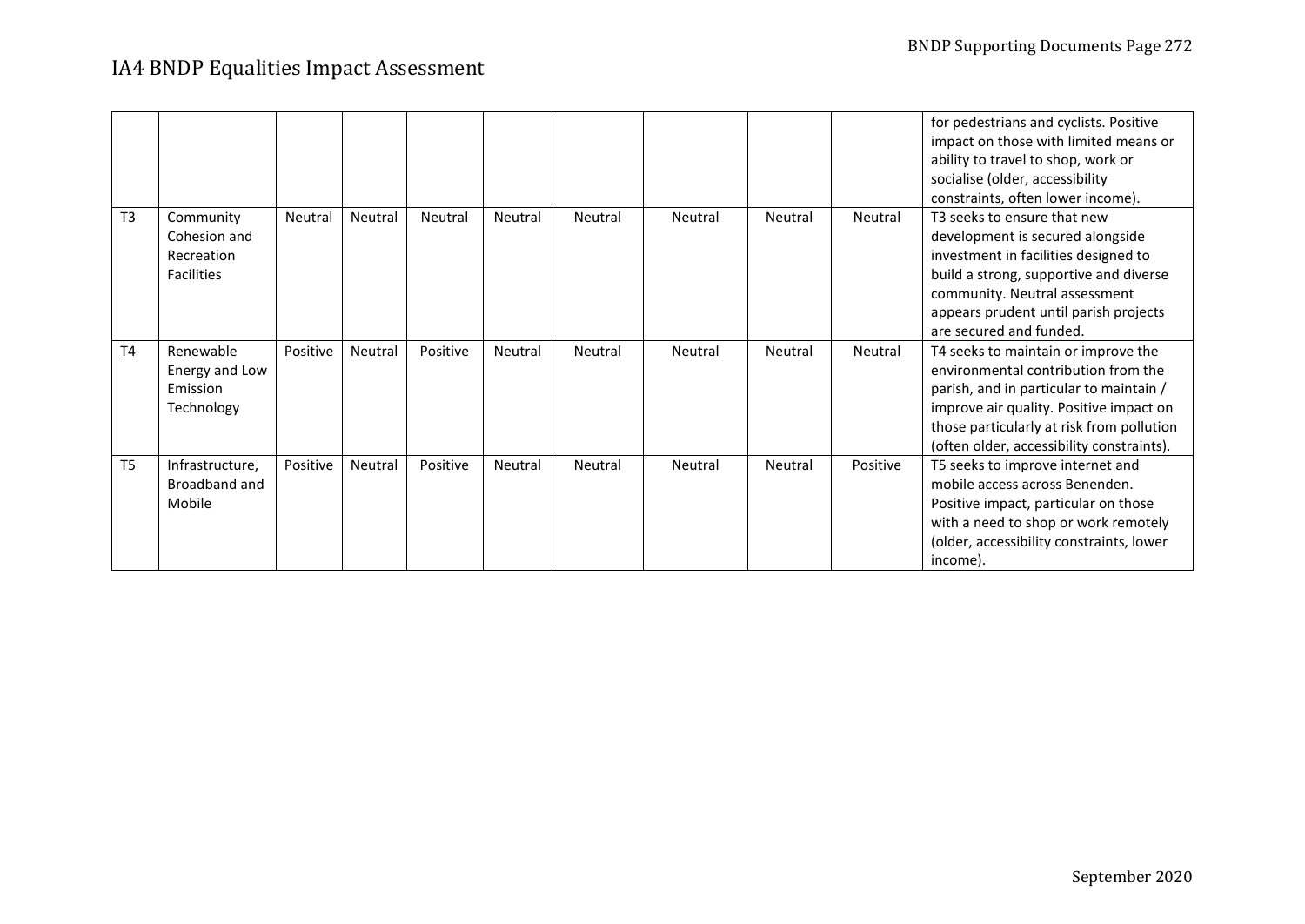### Conformity with Human Rights Act 1998

The Human Rights Act 1998 sets out the fundamental rights and freedoms to which everyone in the UK is entitled. It incorporates the rights set out in the European Convention on Human Rights (ECHR) into domestic British law. The Human Rights Act came into force in the UK in October 2000.

#### The Human Rights Acts sets out particular freedoms:

- Article 2: Right to life
- Article 3: Freedom from torture and inhuman or degrading treatment
- Article 4: Freedom from slavery and forced labour
- Article 5: Right to liberty and security
- Article 6: Right to a fair trial
- Article 7: No punishment without law
- Article 8: Respect for your private and family life, home and correspondence
- Article 9: Freedom of thought, belief and religion
- Article 10: Freedom of expression
- Article 11: Freedom of assembly and association
- Article 12: Right to marry and start a family
- Article 14: Protection from discrimination in respect of these rights and freedoms
- Protocol 1, Article 1: Right to peaceful enjoyment of your property
- Protocol 1, Article 2: Right to education
- Protocol 1, Article 3: Right to participate in free elections
- Protocol 13, Article 1: Abolition of the death penalty

The BNDP is considered to be less relevant to the 'greyed-out' items above. Articles 8, 9, and 14 have significant overlap with the areas covered by the Equalities Act 2010, and are considered to be covered by Table 2 above.

Article 10: Freedom of Expression: Article 10 protects individuals right to hold their own opinions and to express them freely without government interference. It also protects individual freedom to receive information from other people by, for example, being part of an audience or reading a magazine.

Local community involvement is a key feature of Neighbourhood Planning. For Benenden this involvement is detailed in the Consultation Statement accompanying this Plan, but it includes:

- face to face workshops with parishioners;
- presentations at parish-wide meetings;
- formal regular feedback to the Parish Council;
- articles in the Parish Magazine by the BNDP team, and other parishioners;
- meetings with local businesses, landowners, and lobby groups;
- a website and ad-hoc email update;
- early informal consultation on a "Rough Draft" with parishioners and stakeholders;
- formal consultation as part of the Regulation 14 plan submissions.

The Consultation Statement also provides evidence of the changes made to the BNDP as a result of feedback from informal and formal consultations.